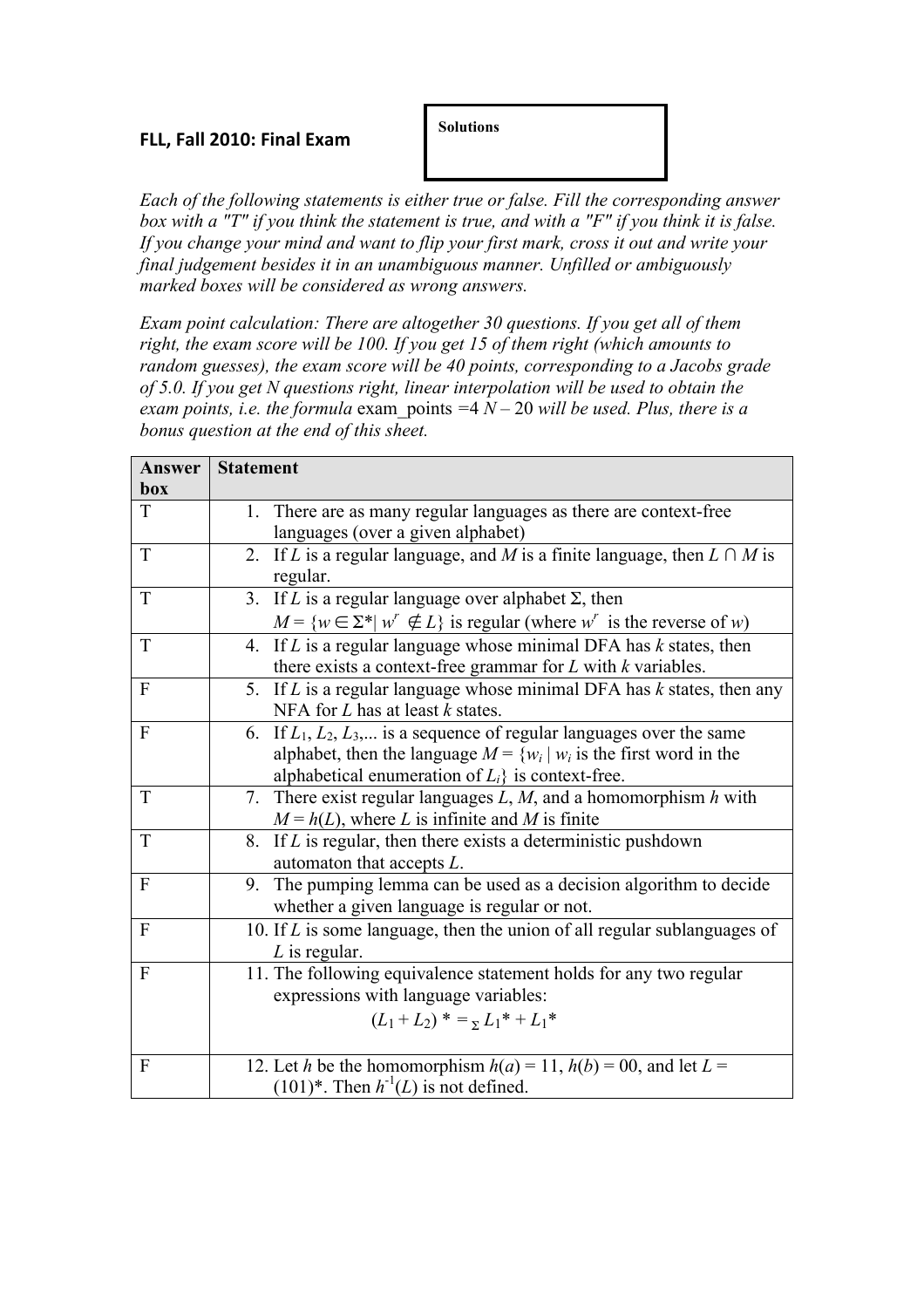| <b>Statement</b>                                                                                                                                                   |
|--------------------------------------------------------------------------------------------------------------------------------------------------------------------|
|                                                                                                                                                                    |
| 13. Let $\pi: V \to V$ be a permutation on the variable set of a CFG A                                                                                             |
| which leaves the start variable invariant. Let $B$ be the grammar                                                                                                  |
| obtained by replacing in all rules of $A$ the variables with their                                                                                                 |
| images under $\pi$ . Then $L(A)$ is finite iff $L(B)$ is finite.                                                                                                   |
| 14. Let $L = \{w\}$ . Then the equivalence relation $R_L$ from the Myhill-<br>Nerode theorem has $ w  + 2$ equivalence classes.                                    |
| 15. There exists an algorithm which, when given as input an integer $n$                                                                                            |
| and a CFG $A$ , outputs the <i>n</i> -th word of the alphabetical enumeration                                                                                      |
| of $L(A)$ provided that $ L(A)  \ge n$ , and "fail" if $ L(A)  \le n$ .                                                                                            |
| 16. The language of the following CFG is infinite:                                                                                                                 |
| $S \rightarrow AB \mid 0$                                                                                                                                          |
| $A \rightarrow 01   1   A   B$                                                                                                                                     |
|                                                                                                                                                                    |
| B → 0<br>17. If L is a context-free language over $\Sigma$ , and $w \in \Sigma^*$ a word, then the                                                                 |
| language $\{xw \in \Sigma^*   x \in L\}$ is context-free.                                                                                                          |
| 18. For any regular language $L$ , there exist countably infinite many non-                                                                                        |
| isomorphic context-free grammars (two grammars $A$ and $B$ are                                                                                                     |
| isomorphic if $B$ can be obtained from $A$ by a renaming of variables)                                                                                             |
| 19. It is decidable whether a pushdown automaton accepts the empty<br>word.                                                                                        |
| 20. It is decidable whether two pushdown automata accept the same                                                                                                  |
| language.                                                                                                                                                          |
| 21. Regular languages always admit unambiguous grammars.                                                                                                           |
| 22. Let $S = \{c, R, f\}$ be a signature where c is a constant symbol, R a                                                                                         |
| ternary relation symbol, and $f$ a unary function symbol. Then,                                                                                                    |
| $fRccc = Rfcc$                                                                                                                                                     |
| is a well-formed S-expression.                                                                                                                                     |
| 23. Let $R$ be a binary relation symbol. Then                                                                                                                      |
| $\lnot$ (((Rx <sub>1</sub> x <sub>1</sub> v Rx <sub>1</sub> x <sub>2</sub> ) v Rx <sub>2</sub> x <sub>1</sub> ) v Rx <sub>2</sub> x <sub>2</sub> ) is satisfiable. |
| 24. Consider a signature consisting of a single constant symbol $c$ , and                                                                                          |
| let $\Phi = \{\neg x_i = c \mid i \in \mathbb{N}\}\$ , i.e. $\Phi$ contains one formula of the kind                                                                |
| $\neg x = c$ for every variable x. Then $\Phi$ has no countable model.                                                                                             |
| <b>Statement</b>                                                                                                                                                   |
| 25. For the empty signature $S = \emptyset$ , there exists an S-expression $\varphi$                                                                               |
| without free variables, such that, if $\mathcal{A} \models \varphi$ , then the carrier of $\mathcal{A}$ has                                                        |
| exactly three elements.                                                                                                                                            |
| 26. If an S-expression $\varphi$ has no free variables and is neither a tautology                                                                                  |
| nor a contradiction, it has (up to isomorphism) exactly one model.                                                                                                 |
| 27. If $\neg(\neg \psi \lor \varphi)$ is unsatisfiable, then $\psi \vdash \varphi$ .                                                                               |
| 28. For a finite signature S, there exist only finitely many non-                                                                                                  |
| isomorphic S-structures.                                                                                                                                           |
| 29. If the sequent $\psi \varphi$ can be derived in the sequent calculus, then                                                                                     |
| $(\psi \rightarrow \varphi)$ is a tautology.                                                                                                                       |
|                                                                                                                                                                    |